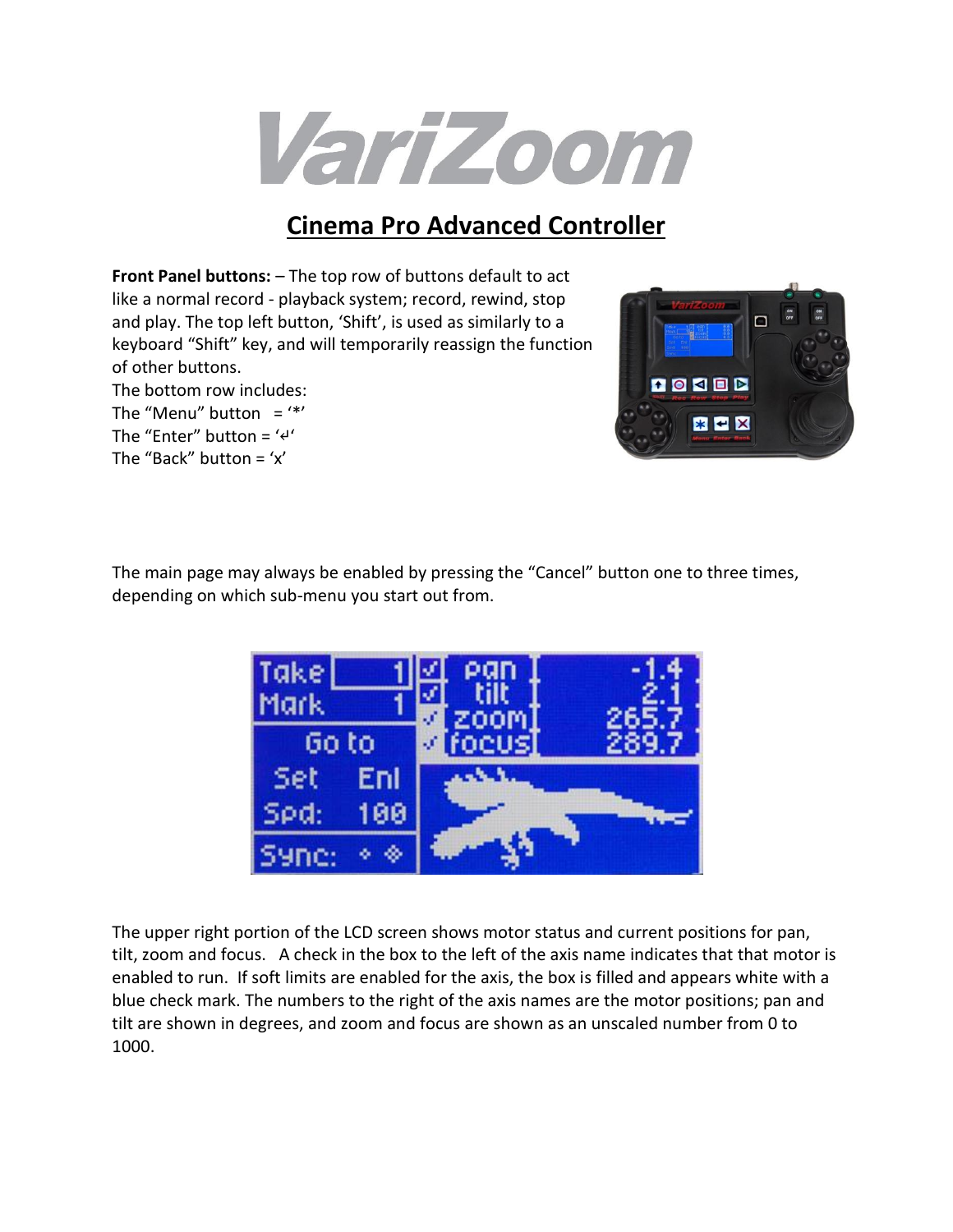# **1. Navigating the menu screens**

Use the knob above the joystick to navigate through the menu screen. This knob (called the setup knob) will also be used to change the value of selected parameters.

Use the "enter" button to select an item.

The "menu" button is used to enter setup menu.



 When pressed while already in the setup menu, the "menu" button will enter a second setup menu.



The "cancel" button is used to cancel the last item changed, or to back out of a sub menu. Pressing "cancel" twice will always return to the main screen.

The "Shift" button is basically a shift key, and is used to change the function of other buttons. The "Record" "rev" "stop" and "play" are used for the motion control features. This will be addressed later on.

The main menu screen will show pan, tilt, zoom, and focus positions. It will also display which take is enabled, which go to mark is enabled, as well as a few basic functionality adjustments.

When changing the value of a parameter, the setup knob will increase or decrease the value in increments of 1. Hold the "Shift" button while moving the setup knob, and the values will move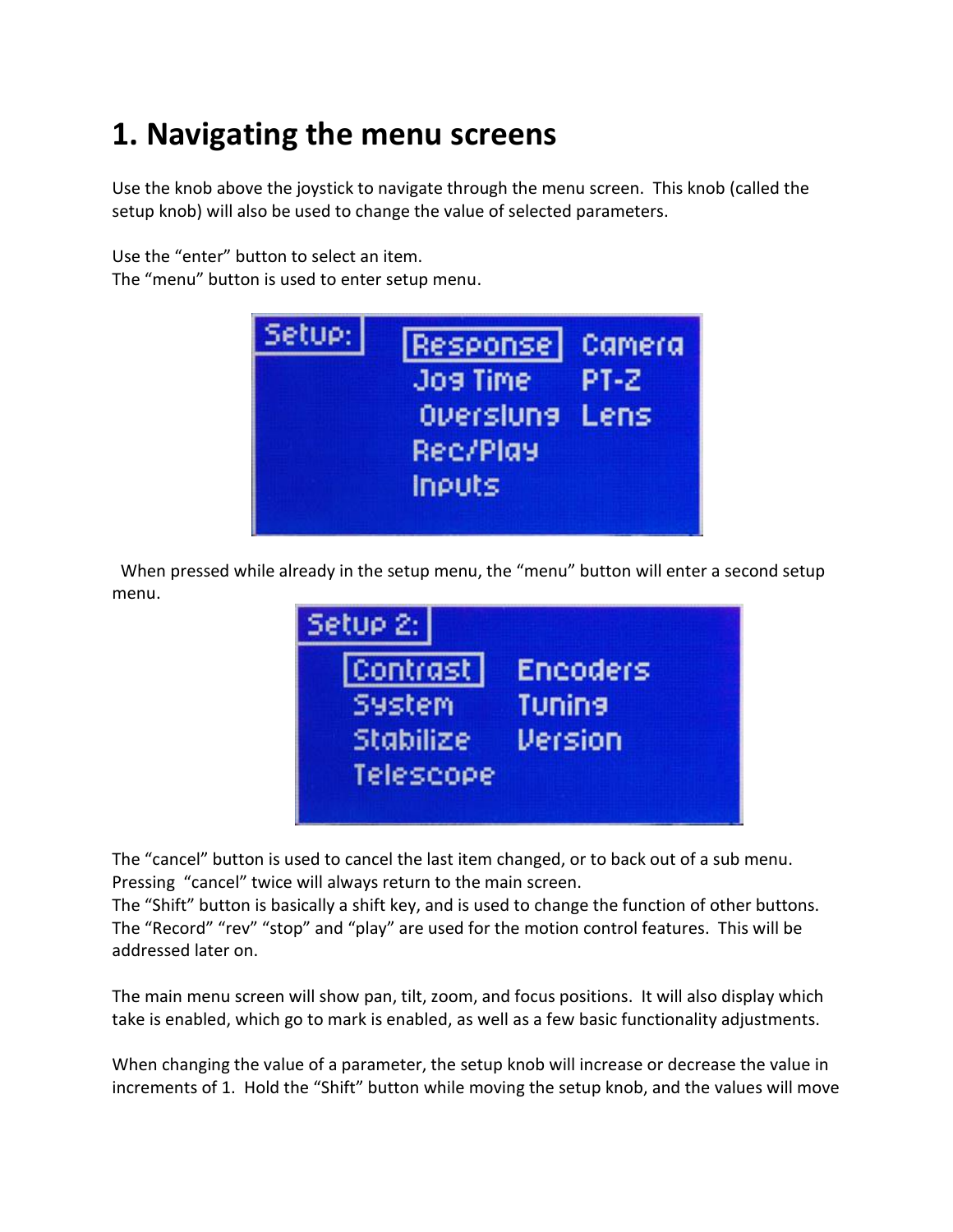in increments of 10. Hold the "menu" button while moving the setup knob, and values will move in increments of 100. Hold both the "Shift" and "menu" buttons while moving the setup knob, and the values will change in increments of 1,000.

**Display Contrast** can be adjusted from the second setup menu. While in the main screen, press the "menu" button twice. Select the "contrast" option. Contrast can be adjusted from 0-100

**Set inputs-** You will now need to set the Cinema Pro head to respond to the correct controller inputs.

Press the "menu" button to bring up the setup menu.

Select the "inputs" option. This will bring up a controller inputs grid.



Here is where you can assign how Pan, Tilt, Zoom, and Focus will be controlled.

Move the cursor box to where you'd like to control each axis.

**Note:** Make sure you have the correct controller selected. I.E. if you are using wheels, make sure "wheels" is selected rather than "panbar". This will greatly effect the performance of the Head.

**Overslung/Underslung-** Make sure this selected for the proper configuration. If this needs to be changed, simply move the cursor box over the selection, and press "enter". This will change the Pan response.

**Lens Setup (optional, depends on kit you purchased) -** This only needs to be changed if you purchased a kit with lens control capability and a lens control cable.

Press the "menu" button to enter the main setup menu. Select the "Lens" option.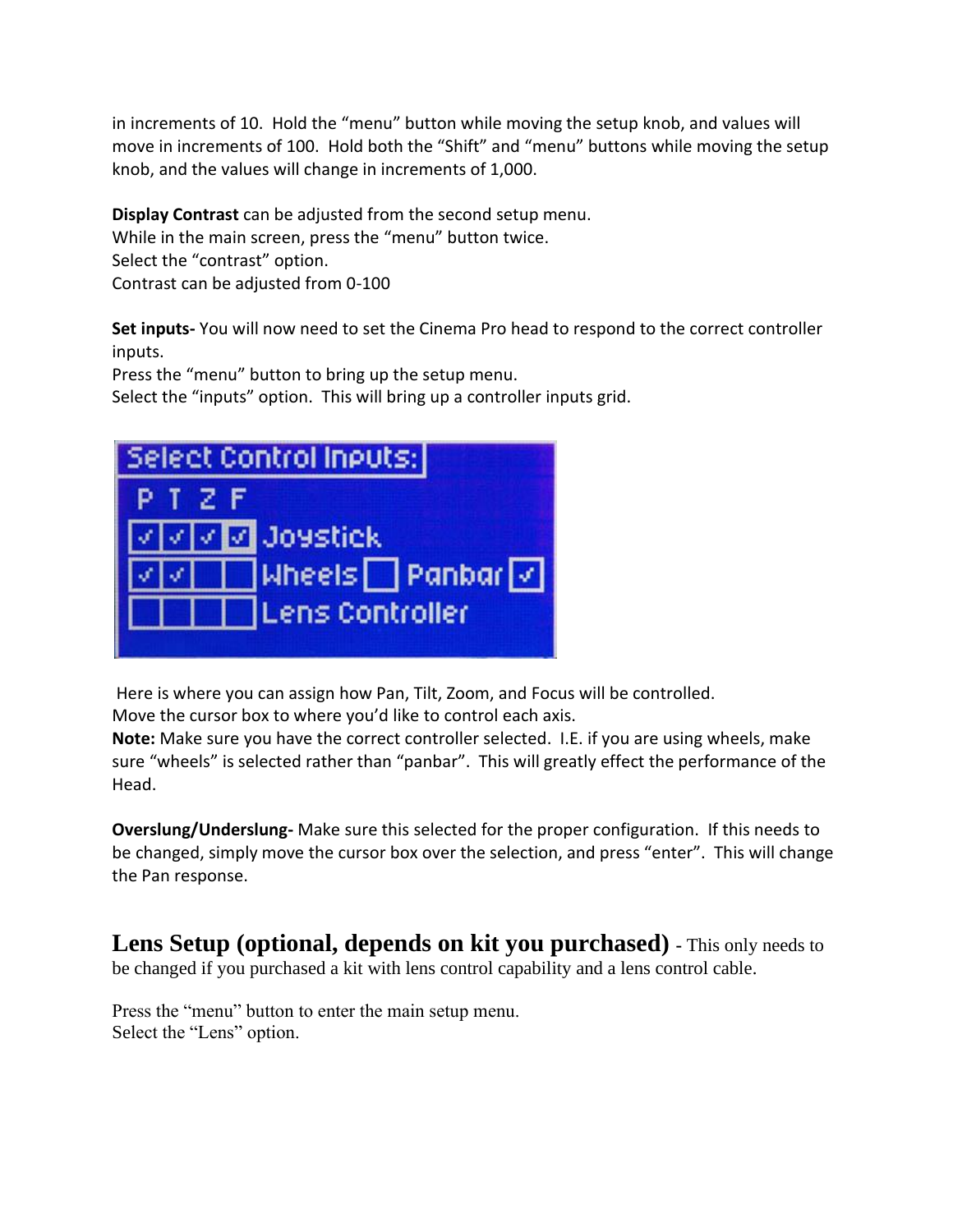| Current Lens: Default |  |            | <b>Current Lens: Preston</b> |                      |  |  |  |
|-----------------------|--|------------|------------------------------|----------------------|--|--|--|
| Zoom: 2.50 5.80 7.50  |  |            |                              | Zoom: 2.50 XXX 7.50  |  |  |  |
| Focus: 2.50           |  | <b>XXX</b> | 7.50                         | Focus: 2.50 XXX 7.50 |  |  |  |

When the "Current Lens" box is selected, pressing "enter" will change the selection.

#### Preston

If you are using a Preston MDR2, press the "enter" button until the box reads "Preston."

#### Canon or Fujinon Analog Servos

If you are using a Canon or Fujinon lens with an analog zoom motor, press the "enter" button until "default" appears.

### Connect the Lens Control Cable

To set up the lens control, you need to first connect the lens cable to the servo jack(s) on the lens itself (NEVER connect to the jack on the camera body where the lens plugs in, or damage may occur). You will plug into the same jack(s) where you would plug in any external lens control, so consult your owner's manual if necessary.

### Adjust the Voltages

You must then adjust the voltages in the lens menu so the lens servo responds properly – you may notice the lens zooming on its own when you first connect the cable, but this is normal. Start by adjusting the middle number until the lens servo stops zooming. If the lens is all the way at one end of the range, you may have manually zoom the lens in or out to reset the position in order to see if the servo is still moving. (Some people also flip the lens servo switch to manual and just listen to hear the servomotor stop running)

Once you've set the middle number to the proper rest voltage, you need to make sure the voltages on the left and right are equally far from the middle "rest" voltage. In other words, if your rest voltage is 4.00, the left voltage could be 1.50 and the right 6.50.

If the difference is unequal, you'll notice the lens zooms faster in one direction than the other. The greater the difference, the faster the lens will zoom in that direction. The left number should always be lower than the middle number and the right number should always be higher than the middle number.

#### Canon or Fujinon Digital Servos

If you are using a Canon or Fujinon lens with **digital** servos, press "enter" until the lens manufacturer's name appears. Digital servos should automatically work with no setup.

**Head Setup** – You only need to enter this menu to switch the head between wired and wireless mode. Press the "menu" button twice to enter the secondary setup menu. Select the "Head setup" option.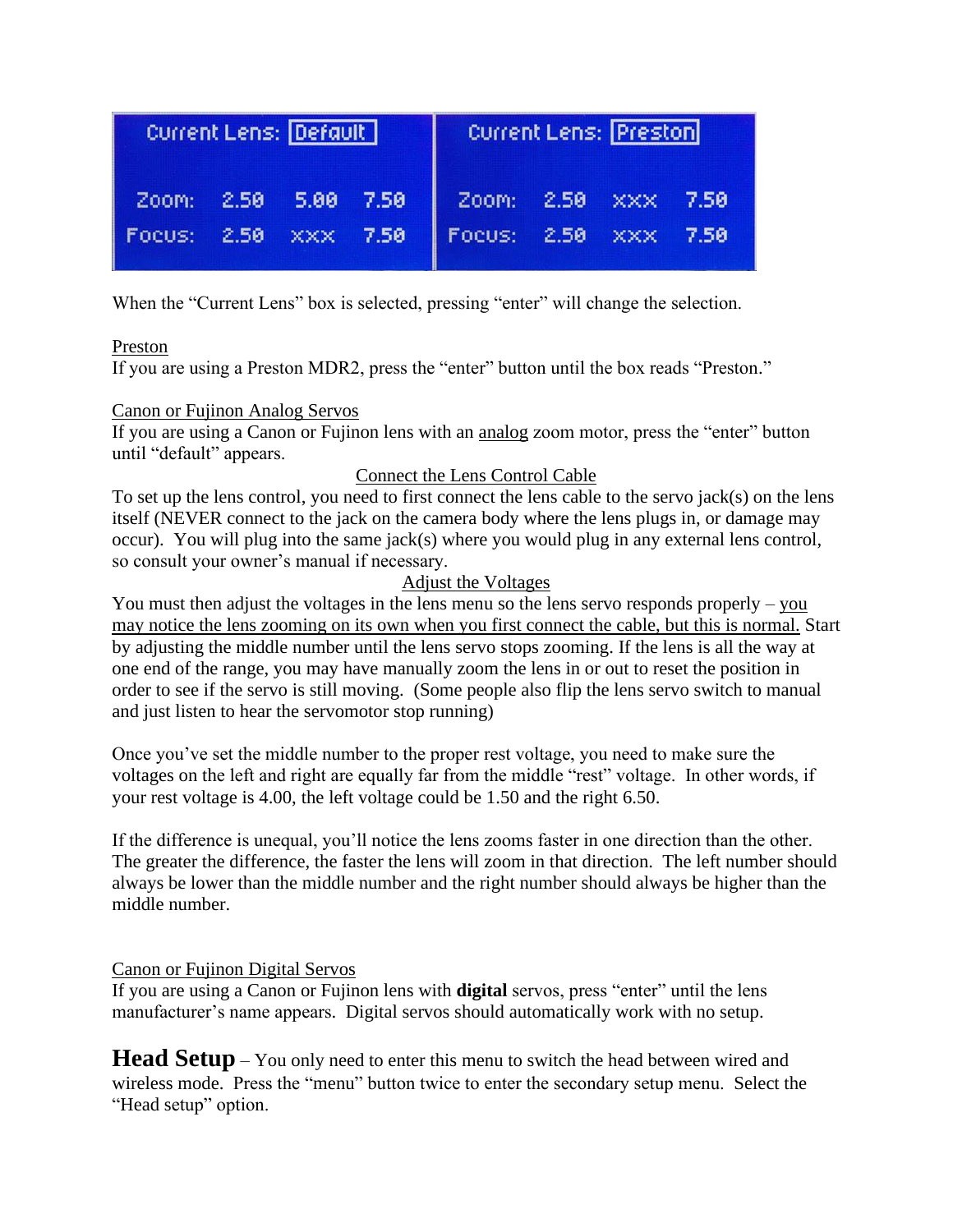- Using the Head in Wired Mode: "Select head type" setting should be on "Wired"
- Using the Head in Wireless Mode: "Select head type" setting should be on "Wireless"

**Warning:** In the "Head setup" menu, there is also a set of head speed options: "S- Standard," "HS - High Speed" and "HSX – Ultra Speed" – **DO NOT CHANGE THIS SETTING FROM "S – Standard" – THE CP JR SHOULD ALWAYS BE SET TO "S - Standard."**

### **2. Motion response**

From the main screen press the "menu" button, Select the "response" menu.



Here you can adjust parameters for Pan, Tilt, zoom, and focus. Select the axis that you'd like to adjust.

**Smoothing**, or "ramping" will add a curve to how quickly an axis will speed up and slow down during a move. Smoothing can be adjusted from 1-100. 1 being no speed curve at all, and 100 being the maximum speed curve.

**Speed** will adjust the advanced speed setting. The numbers in the box are the same numbers that appear in the advanced speed setting accessible from the main screen.

**Deadband** only affects the joystick. It will adjust the amount the joystick must be moved before the axis responds. Deadband can be adjusted from 1-100. 1 being minimum amount of movement before response, and 100 being maximum amount of movement before response.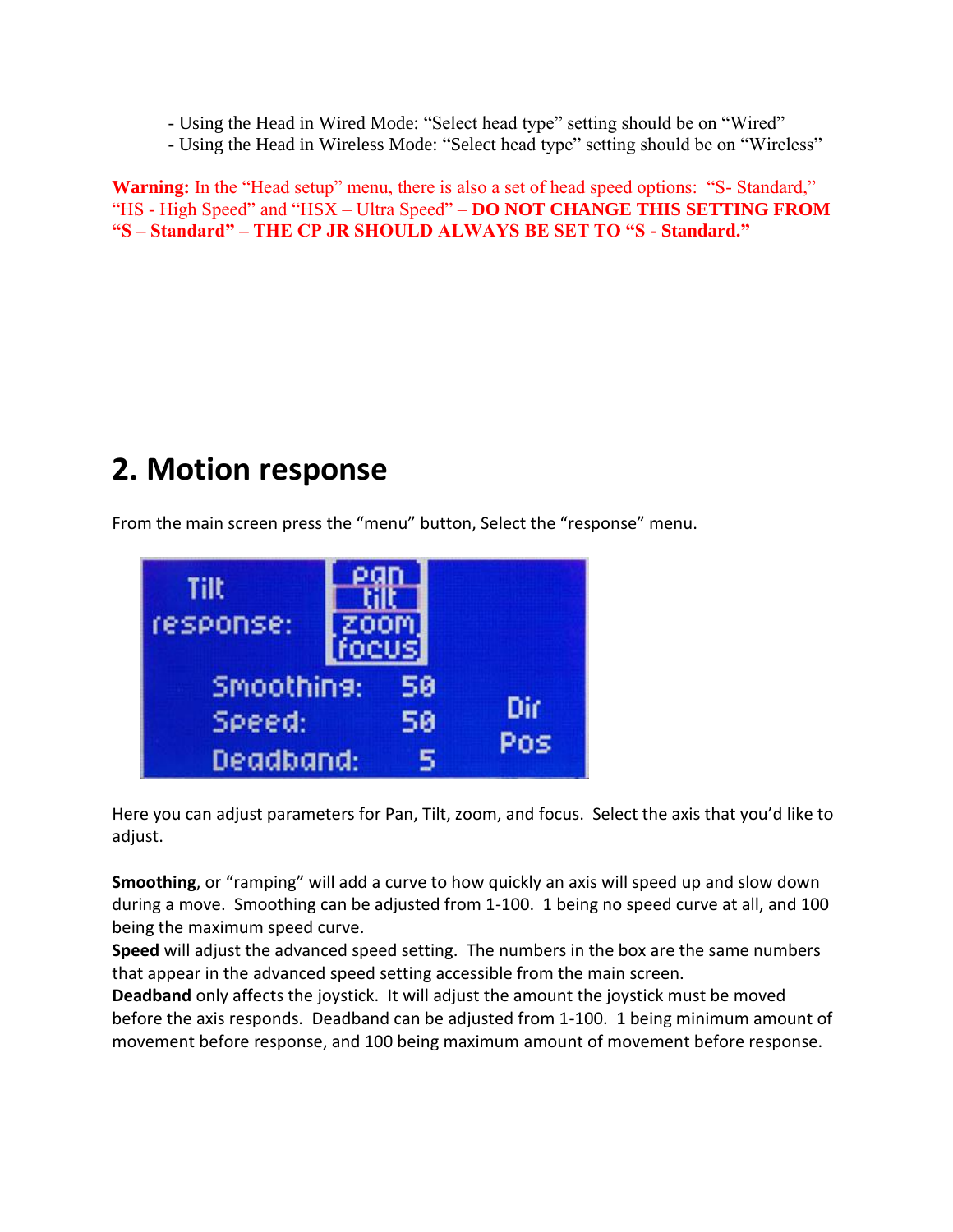**Direction- In** will change the direction in which the signal is sent to the head. It is what you will need to change to reverse axis response. I.E. if tilt is set + turning the encoded wheel clockwise will tilt the camera up, and pressing the joystick forward will tilt the camera down. If it is changed to – turning the encoded wheel clockwise will tilt the camera down, and pressing the joystick forward will tilt the camera up.

**Direction- Out** will change the direction in which the head sends the signal back to the controller. This will change the axis positions on the main screen display as they relate to zero. I.E. a pan maneuver from left to right will have decrease the angle if the output direction is marked as+. Switching the output direction to – will result in the angle number increasing when a pan maneuver is made from left to right.

### **3. Motor Enable/Disable**

To enable or disable control of pan, tilt, zoom, or focus, or to place pan or tilt in neutral, while in the main screen select the "ENL" option.



The cursor box then appears in the top right corner, and lets you select one of the four axes. Move the cursor over which axis you wish to control.

Pressing "enter" will disable, or enable that axis from the controller. When disabled, power will remain to this axis, so it will hold its position. It will just be disabled from control.

While holding "Menu", press the "enter" button. This will place the selected axis (this only works for pan or tilt) in neutral. That axis not only will be disabled from the controller, and will no longer be powered allowing you to move the axis by hand.

From this menu, you can also set each axis for live playback, or manual control (this only applies when playing back a move which will be addressed in a later chapter)

**Note:** A check mark next to the axis indicates that the axis is enabled.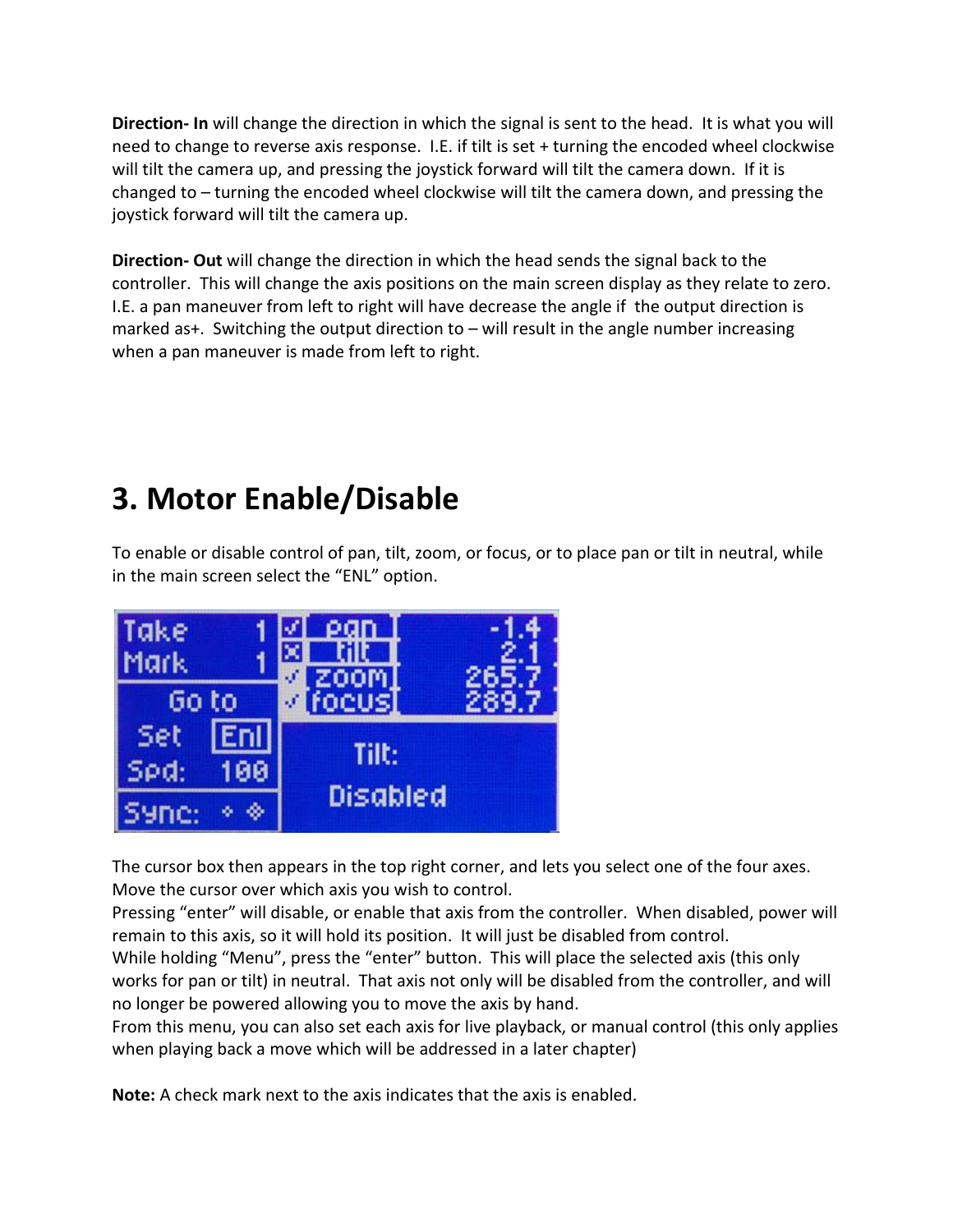An "x" next to the axis indicates the axis is disabled.

An "o" next to the axis indicates an axis that is in neutral.

A blue check mark with a white background indicates an axis with a soft limit set

If the name of the axis appears blue with a white background, this indicates an axis that is set

for live control during playback of a move (this will be addressed in a later chapter)

### **4. Setting Zero**

You can custom set the axis position indicator to read zero wherever is necessary. Move each axis to your desired zero point\*\*.

From the main screen select the "set" option. Then a sup menu will appear to the right. Select the "zero" option.

All axes will then reference their current position as zero.

\*\*If using the TOC system, Preston MDR2, or any Canon of Fujinon lens with digital servo control. Setting zero will only affect pan and tilt. Zoom, and focus will be referenced to the actual motor position.

You can always return all axes to zero at any time.

From the main screen, select "Go To"

From the sub menu, select "Zero"

All axis will then return to the zero position

### **5. Soft Limits**

Soft limits will allow you to limit the range of the pan, tilt, zoom, or focus axes. This is very useful if you have any hard wired cables that will restrict pan or tilt movement, or any lenses that limit clearance. You can set two limits per axis.

From the main screen select the "set" option. A sub menu then will appear to the right. Select the "soft limits" option.

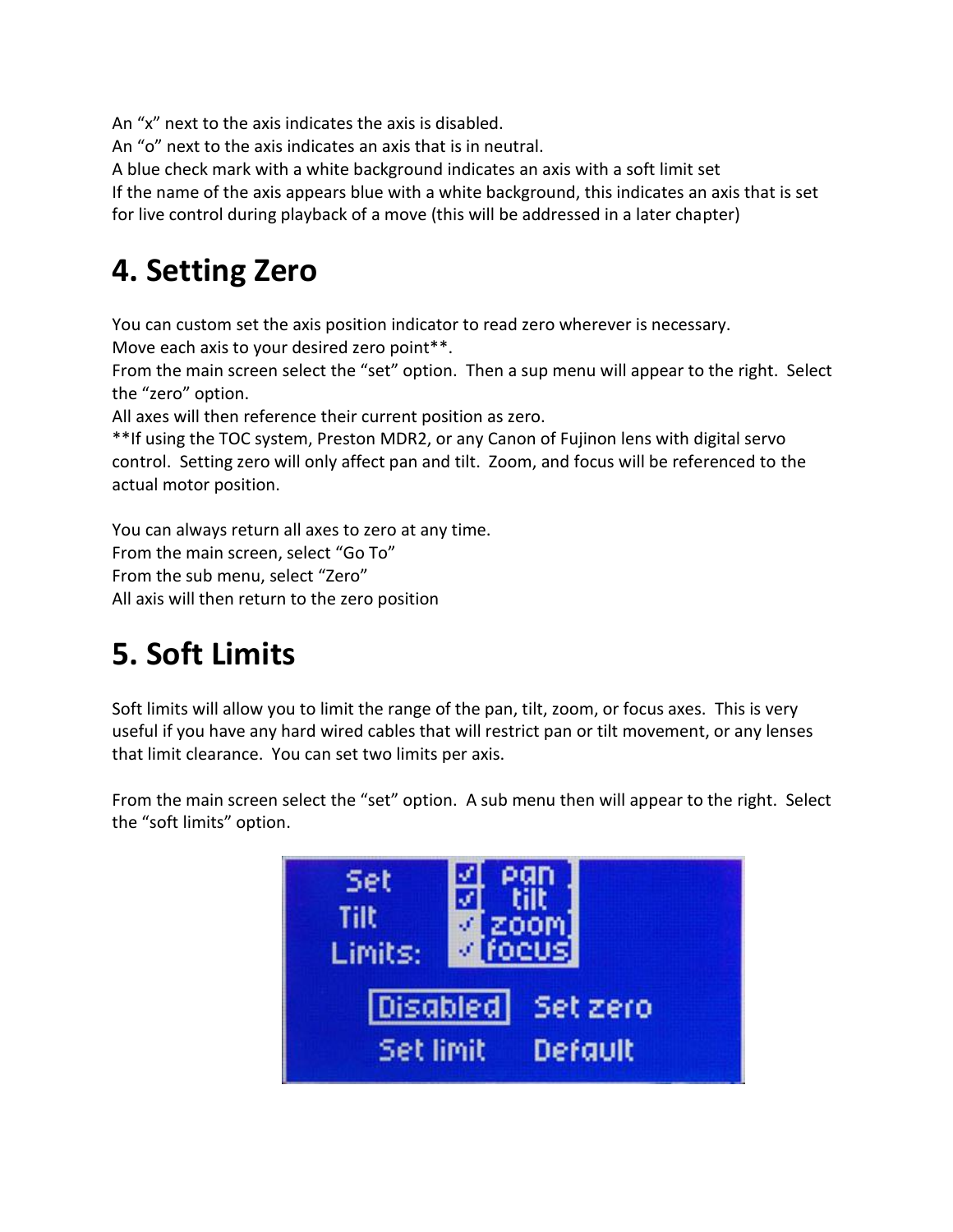Select the axis that you'd like to set soft limits.

When setting a limit, leave the soft limit as "disabled" Move the selected axis to the desired limit. Then select "set limit" Now move the axis in the other direction to where you need the other limit set. Select "set limit" Now move the cursor box to "Disabled", and press "enter" The box now shows "enabled", and your soft limits are set that that particular axis. **Note:** If the system is setup to be in "one-way" mode, you can quickly enable or disable pan and tilt soft limits from the main screen. While in the main screen Hold "Shift" and press "record". This will enable or disable pan and tilt soft limits.

**Reset Zero** will set the current position of the selected axis to be zero.

**Set Default** will automatically set the selected axis to small, safe range of motion relative to its current position. This is just for a quick limit set – we recommend you create your own limits.

**Reference** is the point from where the soft limits are set. You can change this to "sensor" or "zero". If reference is set to "zero" then the limits will be set based on how far the axis is from the zero position. In this case, the soft limits will change position if zero is reset. If "sensor" is selected, the limits will be set regardless of where their zero position is. In this case, if you reset zero the soft limits will not change their position. **Note:** If any axis is moved by hand while the Head is not powered, the sensor position will have changed once it is powered up again. You must then re-calibrate "home sense" (as addressed in the previous chapter) in order to restore the soft limits to their correct positions.

### **6. Mark points**

The controller can store 2,000 preset positions for any axis.

#### **Setting Marks**

To set a mark point, select "Mark" on the main screen.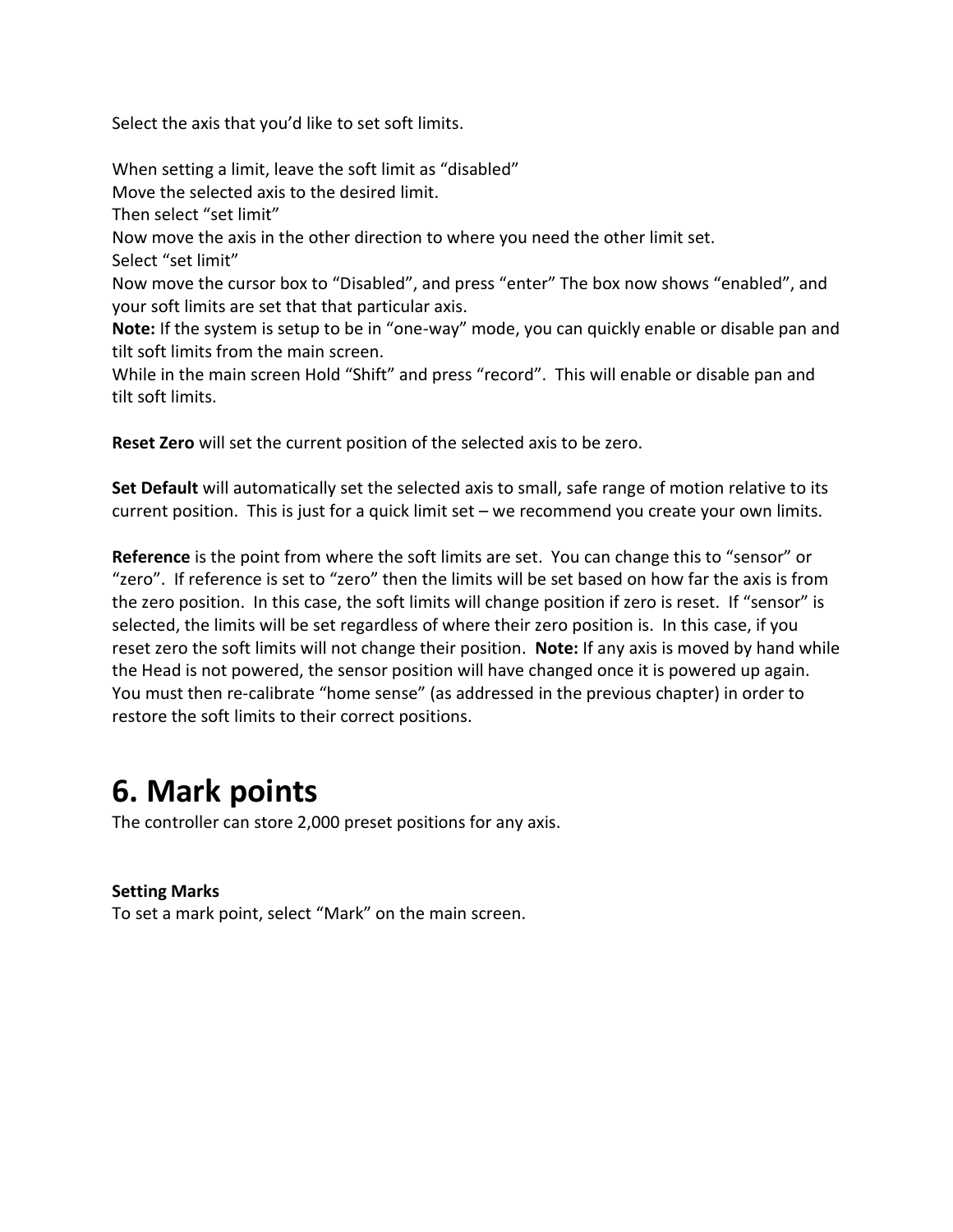| Take<br>Mark. |             |  |
|---------------|-------------|--|
| бo<br>to      | focus       |  |
| Set<br>Enl    | <b>Mark</b> |  |
| Spd:<br>00    | num         |  |
| Syne:         |             |  |

The number in the box will indicate where your mark will be stored. As you scroll through the numbers, the lower right will display the current positions recorded for each mark.

Once you choose where you want to store the mark, press "enter"

Move the axes to the position that you wish them to set for this mark position.

Select the "set" option.

From the sub menu select "Mark"

This will then record all current axes positions to the mark displayed in the upper left.

#### **Recalling Marks**

To recall a mark position, select the "Mark" number you wish to recall from the main screen. (The axis positions will be displayed in the lower right)

Select the "Go To" option



From the sub menu, select "Mark"

All axes will go to the position that is recorded for this mark.

**Note:** A quick way to scroll through marks. While holding the "Shift" key, press "Play" and the mark numbers will increase. Press "Stop" and the mark numbers will decrease. This is much faster than scrolling with the setup knob.

**Jog Time** is the speed and time that the Head will take to move to and from a mark, or to and from zero. This can be adjusted for linear ramping, and will be addressed in more detail in a later chapter.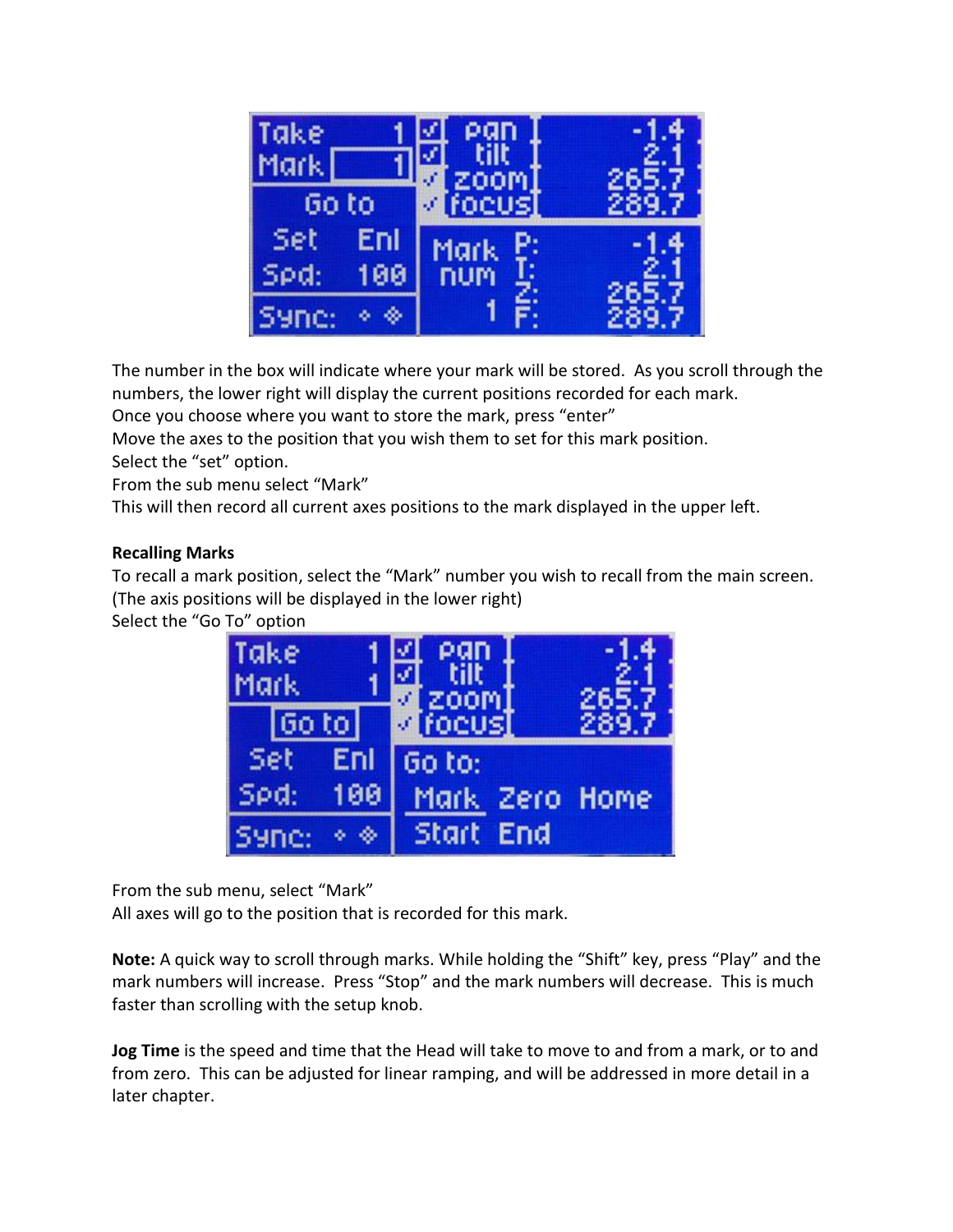# **7. Recording moves**

The Cinema Pro can record up 4,650 seconds of moves, and store them as up to 2,000 different takes. They will be played back in real time, or over an intervalometer (The intervalometer will be addressed in a later chapter)

**Recording a move-** Select the take where you want to store the move. From the main screen, move the cursor box to the number next to the "take" option.



From here, you can select the take where you want to store your move.

The bottom left will display how long the existing take is (if it is empty it will display "0"), and how many seconds are available for recording in the system's memory.

Press the "record" button. If a move is already stored it will read "overwrite take?"

Press enter to overwrite. It will then read "hit record to start"

Once you hit record, it will instantly begin recording the moves for all applicable axes (pan, tilt, zoom, focus, and iris)

When you are done, press the "stop" button

**Note**: You can record a "go to mark" maneuver.

Before you begin recording, make sure that the desired mark is already displayed in the upper left.

Begin recording.

Any time during the recording hold the "Shift" button and press "play". The Head will then automatically move from the current position to the mark point displayed in the upper left. This can be done as many times as necessary during the recording.

**Playing back a move-** Select the take that you wish to play back

Press the "play" button. All recorded axes will then move to the starting point of the selected take.

After the all axes have returned to the start point, press "play" again, and the Head will play back the recorded move.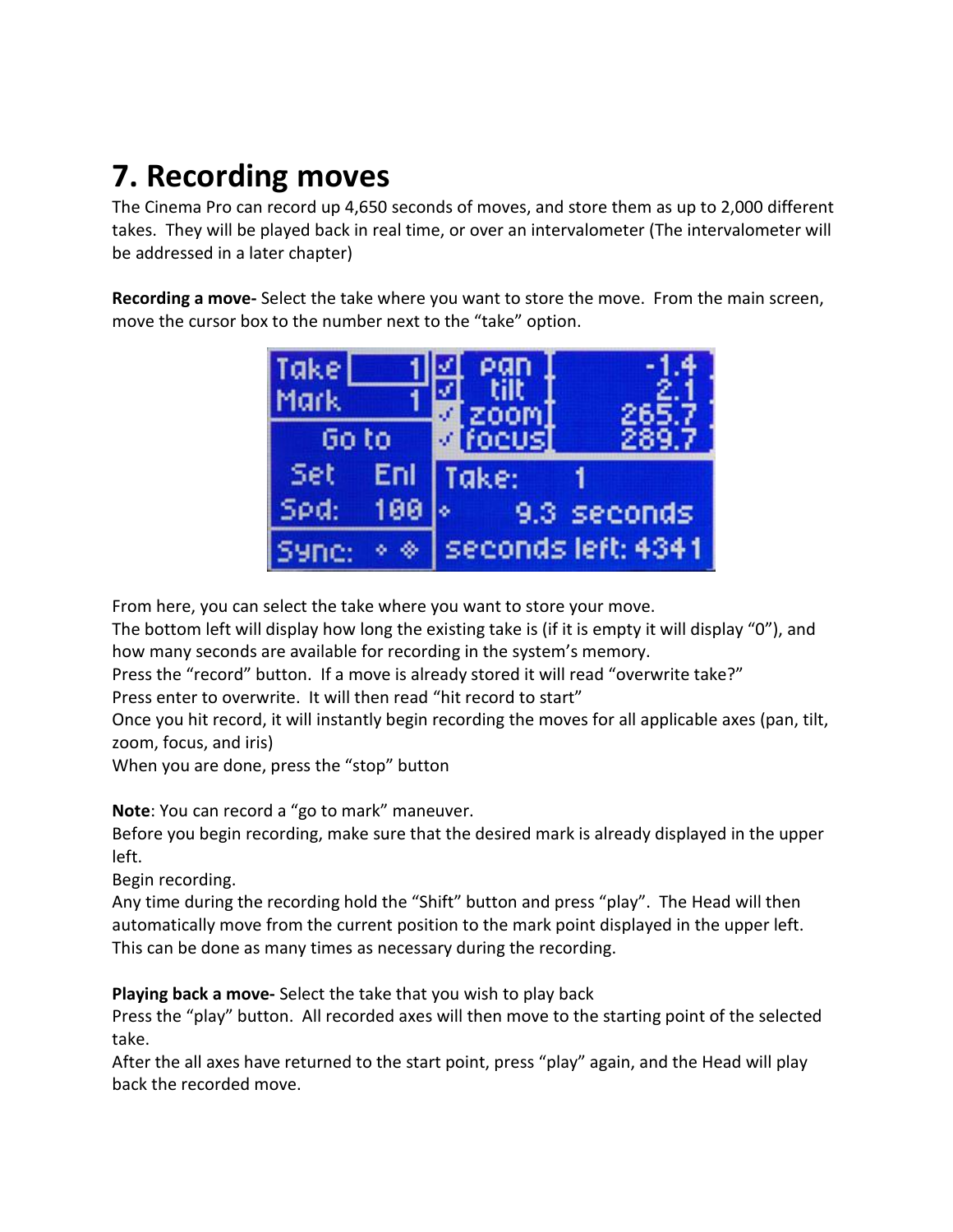**Note:** During playback of a move, the joystick, panbars, or handwheels, will be disabled until the axes are done playing back the move.

**Manual control on axes during playback**- It is possible to isolate a specific axis or axes to be disabled from playing back while the other axes play back the move. From the main screen select the "enl" option.

Then select which axis you'd like to disable from playback

On the lower left, next to "playback" it will display either "active" or "live"

When "active" is displayed, the axis will be played back during a move.

When "Live" is selected, the axis will be disabled from playback, but you will be able to control that axis with the controller while the other axes playback the move.

**Note:** When selecting a take for playback, or recording, hold the "stop" button while turning the setup knob. This will skip to the next take that has a move recorded. I.E. if you have a move recorded on take 2, and a move recorded on take 12, and moves 3-11 are blank, this will scroll the numbers directly from take 2 to take 12.

**Delete a take-** Select the take that you want to erase.

While holding "stop" press "record" This will then erase the move that is stored on the selected take.

### **8. The Intervalometer**

The intervalometer allows recorded moves to be played back over a specified time and, when camera sync is enables, will control the number of frames that will be taken during that time. To activate the intervalometer, select the "record/play" option from the setup screen. Select "playback time".



The intervalometer has three modes. "Playback Time Mode", "Playback Ratio Mode", and "Stop Motion Mode".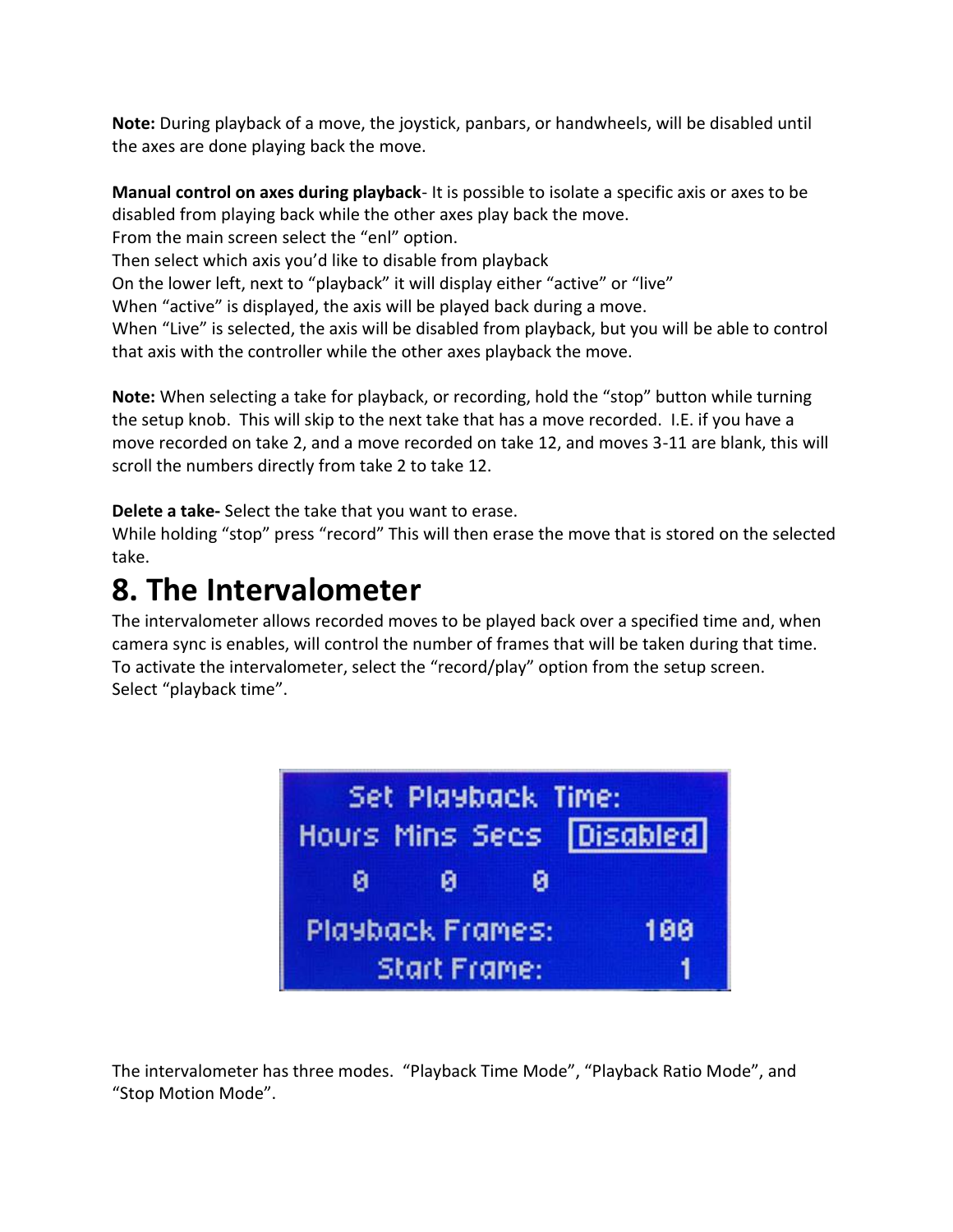### **-Playback Time Mode**

This mode allows you to select a specific time that the head will take to play out a recorded move.

Adjust the time you wish for the move to be played back. (the playback time selected must be **greater** than the move time)

Move the cursor box over "disabled", and select it. It will then change to "enabled", and all moves will be played back according to these settings.

If you have "camera sync" enabled, you can select the number of frames that will be taken during the selected time. The "Start Frame" setting will allow you to start in the middle of a take, if you ever need to replay a move, but don't need to replay if from the beginning. Setting the "Start Frame" to anything other than one will start the move from the position that corresponds to the selected frame.

**Note:** all of these settings will be applied to all recorded moves. If a move has a greater recorded time than what the intervalometer is set to, the move will not play until the intervalometer is either disabled, changed to a different mode, or the playback time is adjusted to be greater than that of the selected take.

### **-PB Ratio Mode**

This mode allows you to change the playback of a move according to the frame rate. The "Rec FPS" will adjust the invervalometer to record the move at this specified frame rate. The "Play FPS" will adjust how the move is played back. For example; if a move is recorded at 30Fps, and the Playback is set to 15Fps, the move will play back at half speed.

This mode will also allow you to play a move faster than it was recorded. If the Play Fps is set higher than the Rec Fps, the move will be faster than is was recorded.

### **-Stop Motion Mode**

This mode allows you to play back a move by triggering it frame by frame. This works much like a "frame mode" on a camera. When this mode is selected, the move will be scaled down according to the "playback frames". After you set the number of playback frames, return to the main menu, and select your desired move, and press the "play" button. The head will then move to the start position. From now on, each time you press the "play" button, the head will move to the position that corresponds to the next frame until the total number of frames is reached.

If "camera sync" is enabled, the head will trigger the shutter each time the "play" button is pressed.

\*\*\*You can also adjust the delay between when the shutter is triggered and when the head moves to the next frame. If you change the intervalometer back to "Playback Time Mode", the time specified here will be the shutter delay time when operated in "Stop Motion Mode". After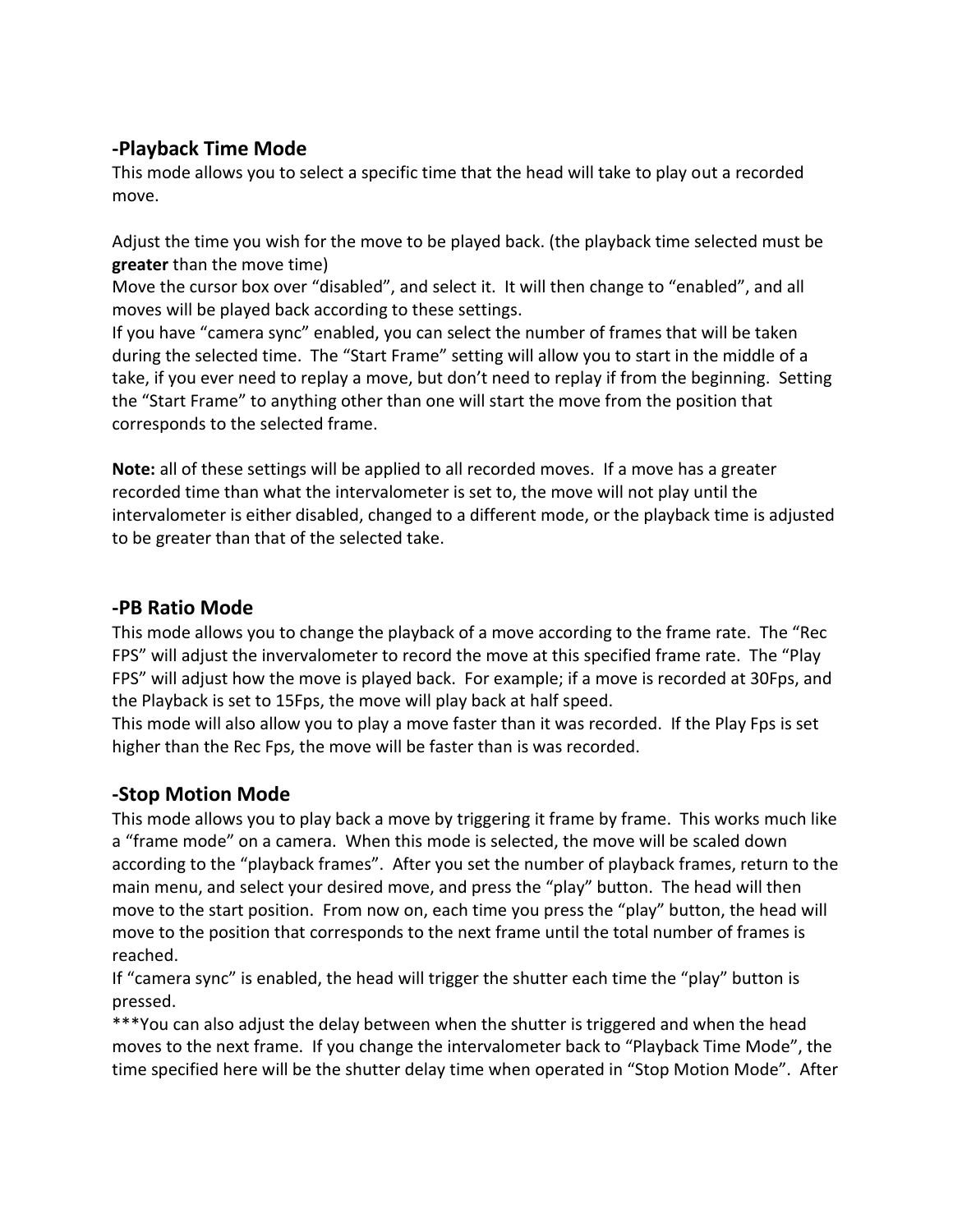you select the desired shutter delay time, change the intervalometer back to "Stop Motion Mode". The shutter delay will now be set. (set it to "0" if no shutter delay is desired)

# **9. Bloop Delay/Camera Sync**

**Bloop delay** will allow you to choose the number of seconds before it will take for the head to begin playing back a move after the "play" button is pressed. This can be used in conjunction with a bloop light or trigger.

**Sync** allows you to synchronize move playback with your camera shutter pulse. If have a shutter (or "frame") signal connected to the head, the camera shutter pulse is recorded with the move, and all axes played back will be synchronized to the shutter pulse during the move's playback. When sync is turned on, the head will synchronize the move to any shutter or frame pulse. Whey sync is activated the main screen will show a small diamond next to the move time. To record a move in sync, select the take that you want to record, then press the "record" button. Once the menu reads "press record to start" hold "shift" then press "record". The move will then be recorded with camera sync.

**Cam Phase** is used when the playback needs a time shift. This setting will shift the playback time.

**Virtual sync** is used to generate a virtual "frame pulse" when a real camera pulse isn't available. When virtual sync is enabled during recording, a move will be recorded with shutter pulses that are generated by the internal timebase. When this option is enabled during playback, you can use the virtual playback frame rate to play the move at any speed relative to the recorded frame rate. This is the only option that lets you play back a move more quickly than the recorded time.

# **10. Jog Time**

Jog time is the time the Head will take to or from a mark or zero. Select "Jog Time" from the setup menu

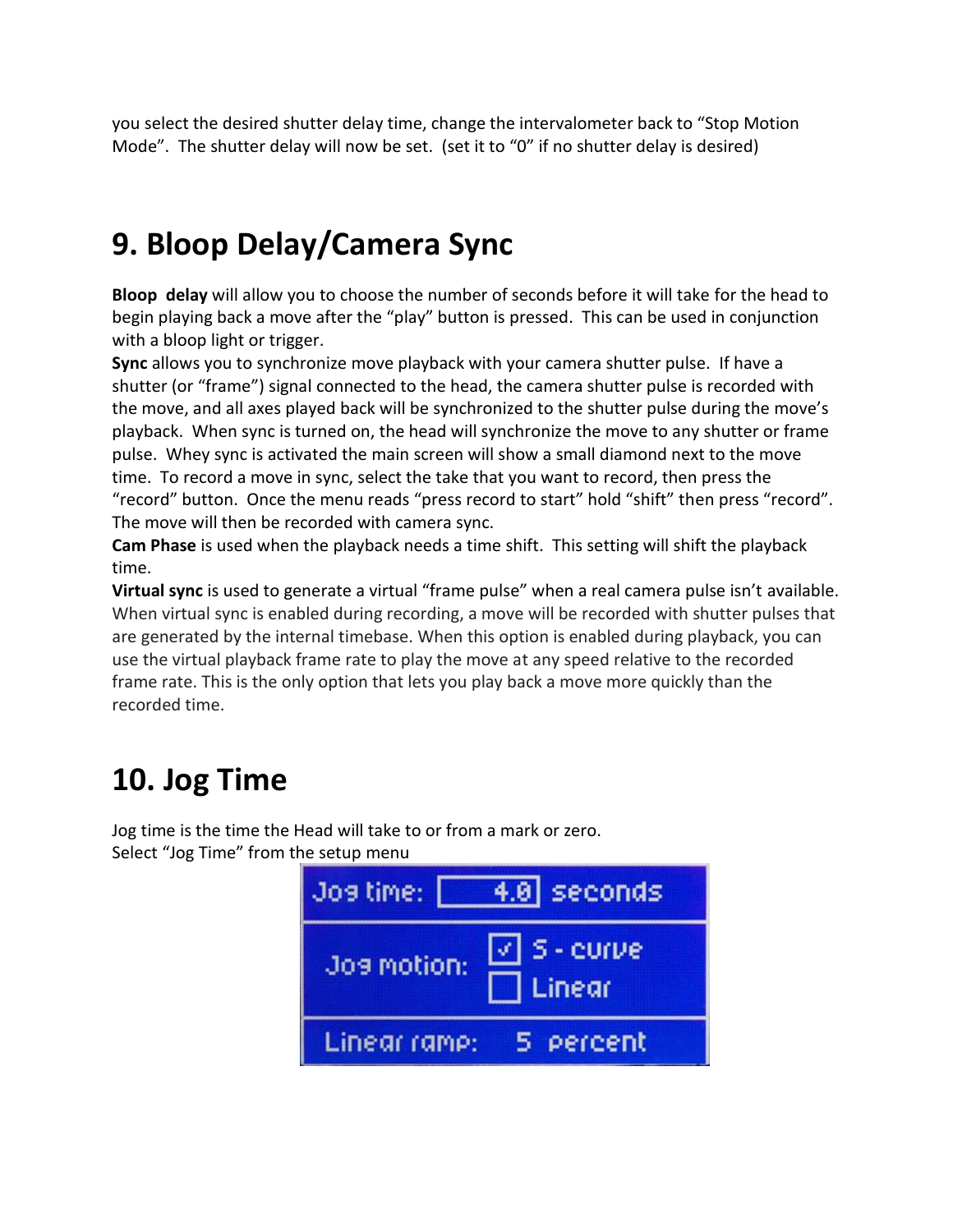Under the "jog time" option, you can set the number of seconds the Head will take to go from mark to mark, from zero to mark, or from mark to zero.

Under "jog motion" you can choose either "s-curve" or "linear". This is how the speed will vary throughout the motion.

"s-curve" will start slow, speed up, then slow down before all axes reach their destination. "Linear" will start slow, and then increase speed. Maximum speed will be reached at no more than 50% of the move.

"linear ramp" will adjust the percentage of the move the Head will take to reach full speed in while "linear" is selected.

### **11. Servo Tuning**

Servo tuning is visible from the "tuning" option in the second setup menu.

 *These settings are factory preset, and should never be changed. If they have been changed, they must be changed back to the following, or the Pan and Tilt motors can be damaged.*

# **12. System resets**

The "reset all" option is found in the second setup menu screen. When selected this will reset all parameters only. All stored marks, and takes will not be effected.

**To reset all motor parameters only**, turn the console power off

Hold the "cancel" and "stop" button simultaneously. While holding both buttons turn console power on.

The screen will then read "Accept = reset all motors"

Press the "enter" button, and all motor parameters will be reset.

**To erase all takes** turn console power off.

Hold the "cancel" and "record" buttons simultaneously. While holding both buttons turn console power on.

The screen will then read "Accept = erase all takes"

Press the "enter" button, and all takes will be erased.

**To erase all marks** turn console power off.

Hold the "cancel" and "play" buttons simultaneously. While holding both buttons turn console power on.

The screen will then read "Accept = erase all marks"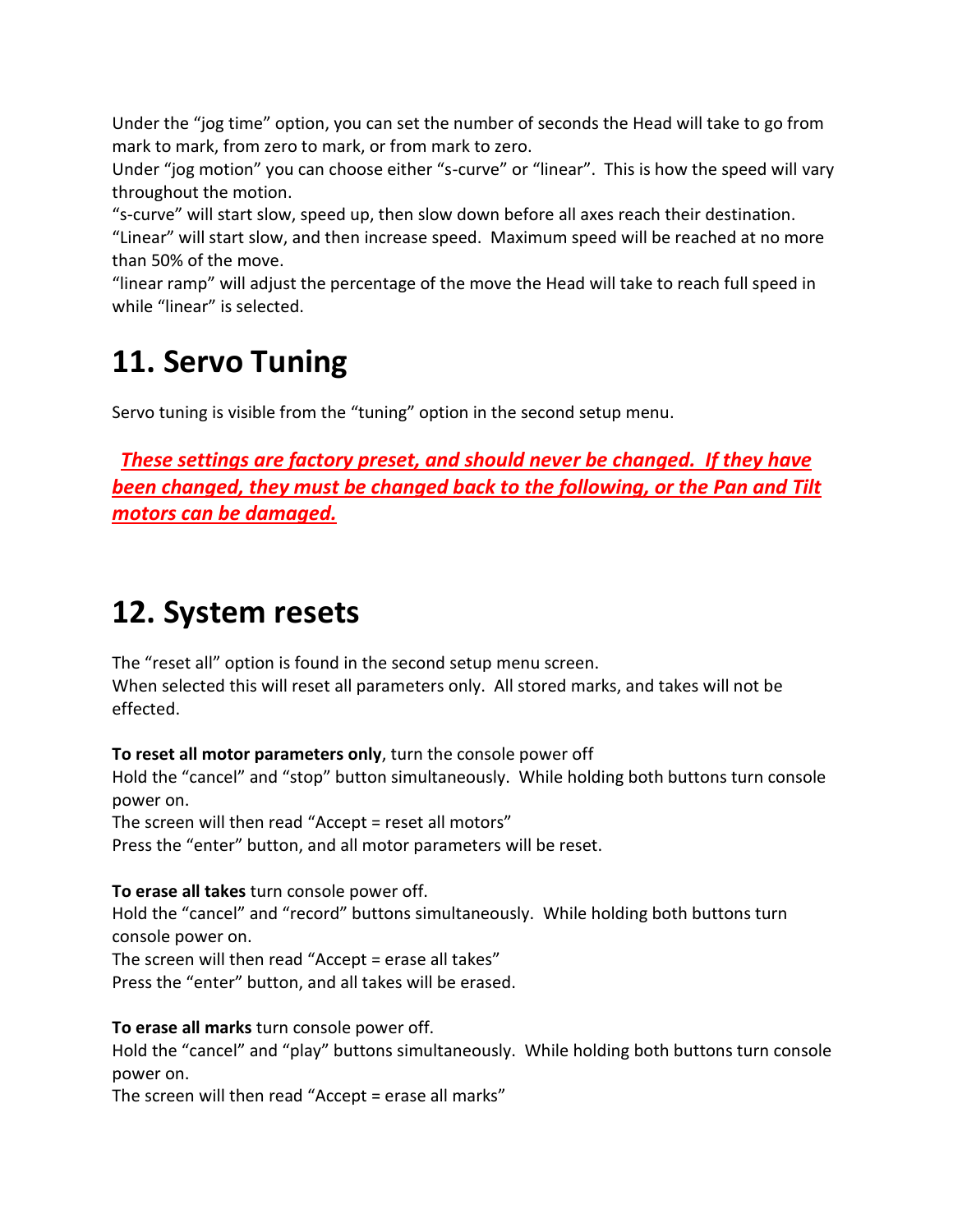Press the "enter" button, and all marks will be erased

**Note**: resetting all motor parameters is recommended after updating system software. It is also recommended if the systems memory ends up corrupted.

### **13. Troubleshooting**

#### **No Response from head**

1) Check the "inputs" settings to make sure that the controller (joystick, handwheels, or panbars) you're using is selected.

2) Make sure that the motor power switch is turned on, and the light above it is green.

3) If using a wireless module, check the "head setup" menu and set "head type" to "wireless."

4) If using handwheels, or Panbars, first make sure that they're selected in the "inputs menu", then make sure that they are plugged into the "PB-W" connector on the back of the console. 5) Make sure all motors are enabled. Go to the main screen, and make sure that there is a white checkmark next to Pan, Tilt, Zoom, and Focus.

6) Check to make sure that there aren't any soft limits set too close together. Disable all soft limits, and then try again.

7) Power down the system, unplug the XLR connector, wait for a few seconds, re-plug everything back in, power it back up, then try again.

8) Perform all of the system resets.

### **Pan and Tilt moves too slowly or PanBar range is limited**

1) If using handwheels or panbars, check the "inputs" menu, and make sure that the proper controller is selected **\*note. When "reset all" is selected, this setting defaults to "wheels"**

2) Check the "PT-Z" setting. This will slow down all pan and tilt moves if the controller thinks that the lens is zoomed in.

3) Check both speed settings. The "global" speed setting located on the main screen as well as the individual speed settings located in the "response" menu.

### **Head is "jerky" or too responsive**

1) If using handwheels or panbars, check the "inputs" menu, and make sure that the proper controller is selected \*note. When "reset all" is selected, this setting defaults to "wheels" 2) If using a wireless module, make sure that the head is set for "wireless". Also make sure that the two wireless transceivers are at least 15 feet away from each other, and that the antennae are not pointing directly at each other.

3) In the "response" menu, increase the "smoothing" setting for each axis.

4) Turn down motor speed.

5) Check to make sure that the servo tuning in the "tuning" menu is set to the factory setting. Selecting "reset all" will return this to the factory preset.

6) Perform all system resets

#### **Soft limits aren't accurate**

1) Re-calibrate "home" sense. If the head has been moved while powered down, the home sense will be lost, and if the soft limits are set to "reference sensor", they will be lost as well.